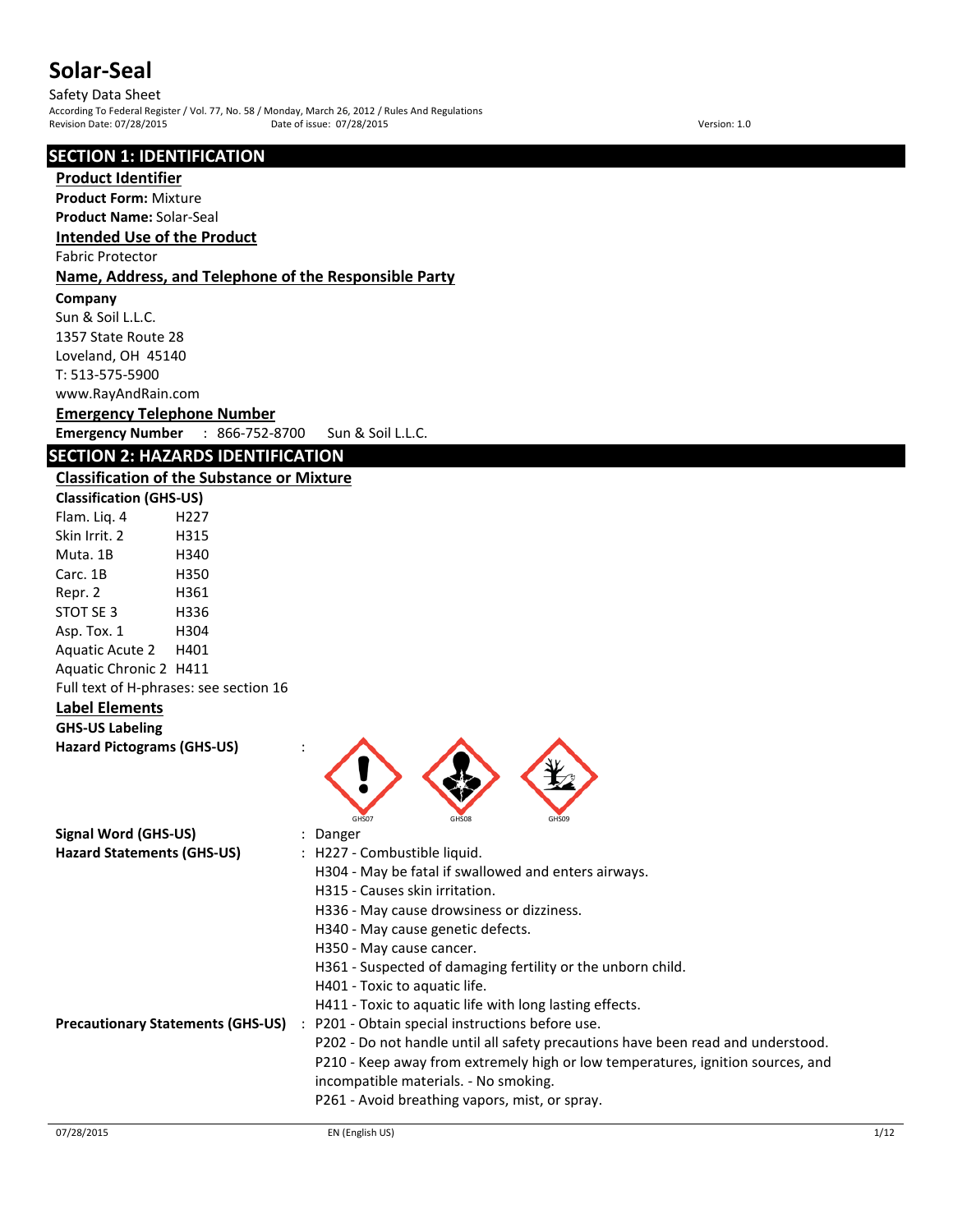Safety Data Sheet According To Federal Register / Vol. 77, No. 58 / Monday, March 26, 2012 / Rules And Regulations

- P264 Wash hands, forearms, and other exposed areas thoroughly after handling.
	- P271 Use only outdoors or in a well-ventilated area.

P273 - Avoid release to the environment.

P280 - Wear protective gloves, protective clothing, and eye protection.

P301+P310 - If swallowed: Immediately call a poison center or doctor.

P302+P352 - If on skin: Wash with plenty of water.

P304+P340 - If inhaled: Remove person to fresh air and keep at rest in a position

comfortable for breathing.

P308+P313 - If exposed or concerned: Get medical advice/attention.

P321 - Specific treatment (see section 4 on this SDS).

P331 - Do NOT induce vomiting.

P332+P313 - If skin irritation occurs: Get medical advice/attention.

P362 - Take off contaminated clothing and wash it before reuse.

P370+P378 - In case of fire: Use appropriate media (see section 5) to extinguish.

P391 - Collect spillage.

P403+P233+P235 - Store in a well-ventilated place. Keep container tightly closed. Keep cool. P405 - Store locked up.

P501 - Dispose of contents/container in accordance with local, regional, national,

territorial, provincial, and international regulations.

#### **Other Hazards**

**Mixture**

Exposure may aggravate those with pre-existing eye, skin, or respiratory conditions. This material or its emissions may defat skin, cause contact dermatitis, or aggravate existing skin disease. May release small amounts of hydrogen sulfide. Hydrogen sulfide is a highly flammable, explosive gas under certain conditions, is a toxic gas, and may be fatal. Gas can accumulate in the headspace of closed containers, use caution when opening sealed containers. Heating the product or containers can cause thermal decomposition of the product and release hydrogen sulfide.

**Unknown Acute Toxicity (GHS-US)** Not available

# **SECTION 3: COMPOSITION/INFORMATION ON INGREDIENTS**

| Name                                      | <b>Product Identifier</b> | % (w/w) | <b>Classification (GHS-US)</b> |
|-------------------------------------------|---------------------------|---------|--------------------------------|
| Petroleum distillates, hydrotreated light | (CAS No) 64742-47-8       | 95      | Flam. Liq. 3, H226             |
|                                           |                           |         | Skin Irrit. 2, H315            |
|                                           |                           |         | STOT SE 3, H336                |
|                                           |                           |         | Asp. Tox. 1, H304              |
|                                           |                           |         | Aquatic Acute 2, H401          |
|                                           |                           |         | Aquatic Chronic 2, H411        |
| Naphtha, petroleum, hydrotreated heavy    | (CAS No) 64742-48-9       | 3.4     | Flam. Liq. 3, H226             |
|                                           |                           |         | Skin Irrit. 2, H315            |
|                                           |                           |         | Muta. 1B, H340                 |
|                                           |                           |         | Carc. 1B, H350                 |
|                                           |                           |         | Repr. 2, H361                  |
|                                           |                           |         | STOT SE 3, H336                |
|                                           |                           |         | Asp. Tox. 1, H304              |
|                                           |                           |         | Aquatic Chronic 2, H411        |
| Tinuvin 328 (Benzotriazole UV absorber)   | (CAS No) 25973-55-1       | 0.8     | <b>STOT RE 2, H373</b>         |
|                                           |                           |         | Aquatic Chronic 4, H413        |
| Isopropyl alcohol                         | (CAS No) 67-63-0          | 0.7     | Flam. Liq. 2, H225             |
|                                           |                           |         | Eye Irrit. 2A, H319            |
|                                           |                           |         | STOT SE 3, H336                |

Full text of H-phrases: see section 16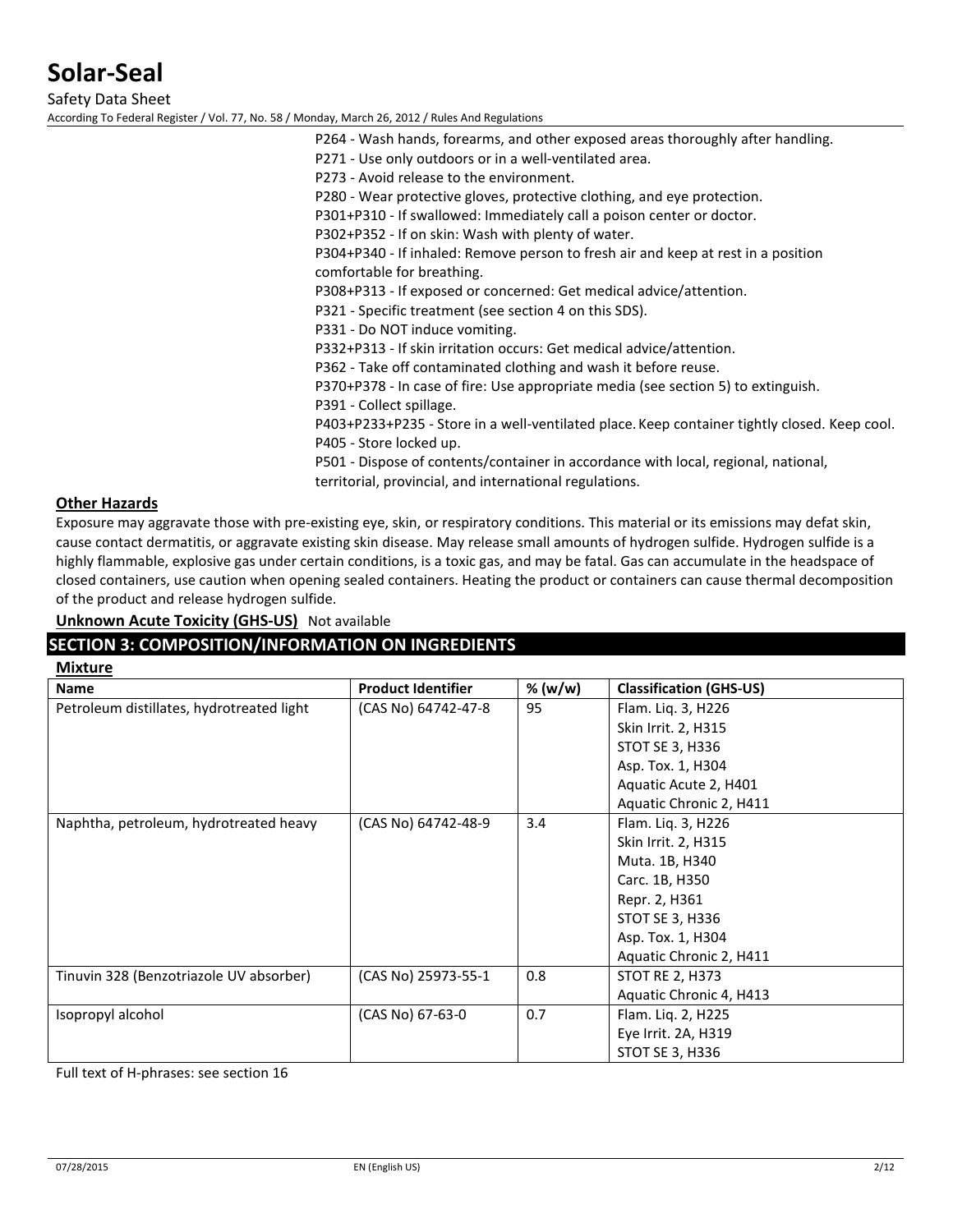Safety Data Sheet

According To Federal Register / Vol. 77, No. 58 / Monday, March 26, 2012 / Rules And Regulations

#### **SECTION 4: FIRST AID MEASURES**

### **Description of First Aid Measures**

**General:** Never give anything by mouth to an unconscious person. If you feel unwell, seek medical advice (show the label where possible).

**Inhalation:** When symptoms occur: go into open air and ventilate suspected area. Obtain medical attention if breathing difficulty persists.

**Skin Contact:** Remove contaminated clothing. Drench affected area with water for at least 15 minutes. Obtain medical attention if irritation develops or persists.

**Eye Contact:** Rinse cautiously with water for at least 15 minutes. Remove contact lenses, if present and easy to do. Continue rinsing. Obtain medical attention.

**Ingestion:** DO NOT INDUCE VOMITING. Do not give liquids. Obtain immediate medical attention. If spontaneous vomiting occurs, lean victim forward to reduce the risk of aspiration. Small amounts of material which enter the mouth should be rinsed out until the taste is dissipated.

#### **Most Important Symptoms and Effects Both Acute and Delayed**

**General:** Causes skin irritation. Suspected of damaging fertility or the unborn child. May cause cancer. May cause genetic defects. May cause drowsiness and dizziness. May be fatal if swallowed and enters airways.

**Inhalation:** High concentrations may cause central nervous system depression such as dizziness, vomiting, numbness, drowsiness, headache, and similar narcotic symptoms.

**Skin Contact:** Causes skin irritation. Redness, pain, swelling, itching, burning, dryness, and dermatitis.

**Eye Contact:** May cause slight irritation to eyes.

**Ingestion:** Aspiration into the lungs can occur during ingestion or vomiting and may cause lung injury.

**Chronic Symptoms:** May cause genetic defects. May cause cancer. Suspected of damaging fertility or the unborn child.

#### **Indication of Any Immediate Medical Attention and Special Treatment Needed**

If exposed or concerned, get medical advice and attention. If medical advice is needed, have product container or label at hand.

### **SECTION 5: FIRE-FIGHTING MEASURES**

#### **Extinguishing Media**

**Suitable Extinguishing Media:** Dry chemical powder, alcohol-resistant foam, carbon dioxide (CO<sub>2</sub>). Water may be ineffective but water should be used to keep fire-exposed container cool.

**Unsuitable Extinguishing Media:** Do not use a heavy water stream. A heavy water stream may spread burning liquid.

#### **Special Hazards Arising From the Substance or Mixture**

**Fire Hazard:** Combustible liquid.

**Explosion Hazard:** May form flammable or explosive vapor-air mixture. When mixed with air and exposed to an ignition source, flammable vapors can burn in the open or explode in confined spaces. Being heavier than air, vapors may travel long distances to an ignition source and flash back. Runoff to sewer may cause fire or explosion hazard.

**Reactivity:** Reacts violently with strong oxidizers. Increased risk of fire or explosion.

#### **Advice for Firefighters**

**Precautionary Measures Fire:** Exercise caution when fighting any chemical fire.

**Firefighting Instructions:** Use water spray or fog for cooling exposed containers. In case of major fire and large quantities: Evacuate area. Fight fire remotely due to the risk of explosion. Do not breathe fumes from fires or vapors from decomposition.

**Protection During Firefighting:** Do not enter fire area without proper protective equipment, including respiratory protection. **Hazardous Combustion Products**: Incomplete combustion is likely to give rise to a complex mixture of airborne solid and liquid particulates and gases, including carbon monoxide, carbon dioxide, and unidentified organic and inorganic compounds. If sulfur compounds are present in appreciable amounts, combustion products may include also H2S and SOx (sulfur oxides) or sulfuric acid. Hydrocarbons. Nitrogen oxides.

**Other Information:** Do not allow run-off from fire fighting to enter drains or water courses.

# **Reference to Other Sections**

Refer to section 9 for flammability properties.

### **SECTION 6: ACCIDENTAL RELEASE MEASURES**

#### **Personal Precautions, Protective Equipment and Emergency Procedures**

**General Measures:** Do not get in eyes, on skin, or on clothing. Do not breathe vapor, mist or spray. Keep away from heat, hot surfaces, sparks, open flames, and other ignition sources. No smoking. Use special care to avoid static electric charges.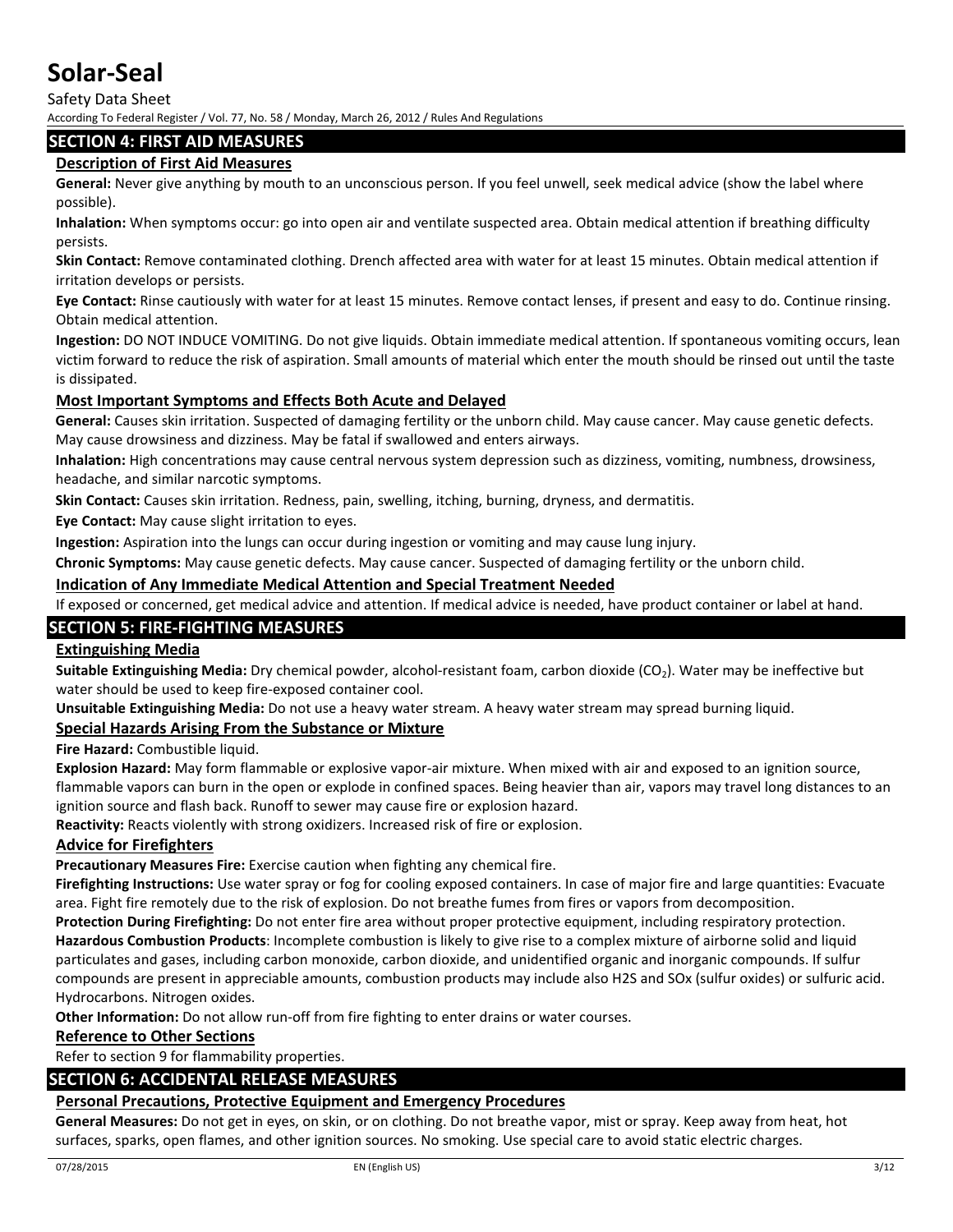Safety Data Sheet

According To Federal Register / Vol. 77, No. 58 / Monday, March 26, 2012 / Rules And Regulations

#### **For Non-Emergency Personnel**

**Protective Equipment:** Use appropriate personal protection equipment (PPE).

**Emergency Procedures:** Evacuate unnecessary personnel. Stop leak if safe to do so.

#### **For Emergency Personnel**

**Protective Equipment:** Equip cleanup crew with proper protection.

**Emergency Procedures:** Ventilate area. Eliminate ignition sources. Upon arrival at the scene, a first responder is expected to recognize the presence of dangerous goods, protect oneself and the public, secure the area, and call for the assistance of trained personnel as soon as conditions permit.

#### **Environmental Precautions**

Prevent entry to sewers and public waters. Avoid release to the environment. Collect spillage.

#### **Methods and Material for Containment and Cleaning Up**

**For Containment:** Contain any spills with dikes or absorbents to prevent migration and entry into sewers or streams. As an immediate precautionary measure, isolate spill or leak area in all directions.

**Methods for Cleaning Up:** Clean up spills immediately and dispose of waste safely. Absorb and/or contain spill with inert material. Do not take up in combustible material such as: saw dust or cellulosic material. Use only non-sparking tools. If spilled directly onto the ground, remove sufficient soil to ensure material is fully recovered. Transfer spilled material to a suitable container for disposal. Contact competent authorities after a spill.

#### **Reference to Other Sections**

See Heading 8. Exposure controls and personal protection. See Section 13, Disposal Considerations.

### **SECTION 7: HANDLING AND STORAGE**

#### **Precautions for Safe Handling**

**Additional Hazards When Processed:** Handle empty containers with care because residual vapors are flammable.

**Precautions for Safe Handling:** Do not handle until all safety precautions have been read and understood. Do not get in eyes, on skin, or on clothing. Do not breathe vapors, mist, or spray. Take precautionary measures against static discharge. Use only nonsparking tools. Wash hands and other exposed areas with mild soap and water before eating, drinking or smoking and when leaving work.

**Hygiene Measures:** Handle in accordance with good industrial hygiene and safety procedures.

#### **Conditions for Safe Storage, Including Any Incompatibilities**

**Technical Measures:** Comply with applicable regulations. Take action to prevent static discharges. Ground and bond container and receiving equipment. Use explosion-proof electrical, ventilating, and lighting equipment.

**Storage Conditions:** Store in a dry, cool and well-ventilated place. Keep container closed when not in use. Keep/Store away from direct sunlight, extremely high or low temperatures and incompatible materials. Keep in fireproof place.

**Incompatible Materials:** Strong acids, strong bases, strong oxidizers.

#### **Specific End Use(s)**

Fabric Protector

# **SECTION 8: EXPOSURE CONTROLS/PERSONAL PROTECTION**

### **Control Parameters**

For substances listed in section 3 that are not listed here, there are no established Exposure limits from the manufacturer, supplier, importer, or the appropriate advisory agency including: ACGIH (TLV), NIOSH (REL), OSHA (PEL), Canadian provincial governments, or the Mexican government

| Petroleum distillates, hydrotreated light (64742-47-8) |                                   |                                                                      |  |  |
|--------------------------------------------------------|-----------------------------------|----------------------------------------------------------------------|--|--|
| <b>British Columbia</b>                                | OEL TWA (mg/m <sup>3</sup> )      | 200 mg/m <sup>3</sup> (application restricted to conditions in which |  |  |
|                                                        |                                   | there are negligible aerosol exposures)                              |  |  |
| Tinuvin 328 (Benzotriazole UV absorber) (25973-55-1)   |                                   |                                                                      |  |  |
|                                                        | Internal TWA (mg/m <sup>3</sup> ) | 2 mg/m <sup>3</sup> Bemis RM                                         |  |  |
| Isopropyl alcohol (67-63-0)                            |                                   |                                                                      |  |  |
| <b>Mexico</b>                                          | OEL TWA (mg/m <sup>3</sup> )      | 980 mg/m <sup>3</sup>                                                |  |  |
| <b>Mexico</b>                                          | OEL TWA (ppm)                     | 400 ppm                                                              |  |  |
| Mexico                                                 | OEL STEL (mg/m <sup>3</sup> )     | 1225 mg/m <sup>3</sup>                                               |  |  |
| Mexico                                                 | OEL STEL (ppm)                    | 500 ppm                                                              |  |  |
| <b>USA ACGIH</b>                                       | ACGIH TWA (ppm)                   | 200 ppm                                                              |  |  |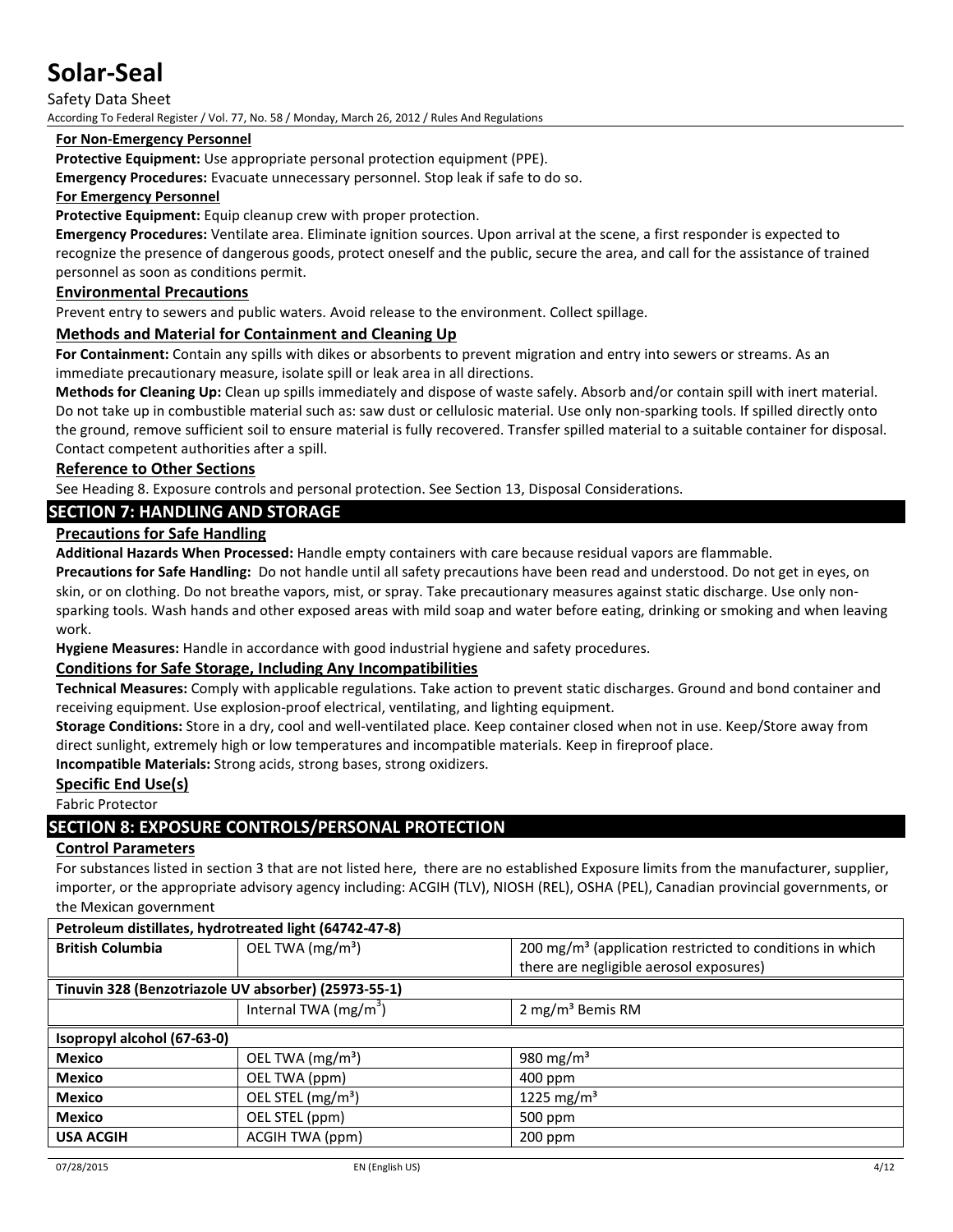Safety Data Sheet

According To Federal Register / Vol. 77, No. 58 / Monday, March 26, 2012 / Rules And Regulations

| <b>USA ACGIH</b>                     | ACGIH STEL (ppm)                               | 400 ppm                                |
|--------------------------------------|------------------------------------------------|----------------------------------------|
| <b>USA ACGIH</b>                     | <b>ACGIH chemical category</b>                 | Not Classifiable as a Human Carcinogen |
| <b>USA OSHA</b>                      | OSHA PEL (TWA) (mg/m <sup>3</sup> )            | 980 $mg/m3$                            |
| <b>USA OSHA</b>                      | OSHA PEL (TWA) (ppm)                           | 400 ppm                                |
| <b>USA NIOSH</b>                     | NIOSH REL (TWA) (mg/m <sup>3</sup> )           | 980 mg/m <sup>3</sup>                  |
| <b>USA NIOSH</b>                     | NIOSH REL (TWA) (ppm)                          | 400 ppm                                |
| <b>USA NIOSH</b>                     | NIOSH REL (STEL) (mg/m <sup>3</sup> )          | 1225 mg/m <sup>3</sup>                 |
| <b>USA NIOSH</b>                     | NIOSH REL (STEL) (ppm)                         | 500 ppm                                |
| <b>USA IDLH</b>                      | US IDLH (ppm)                                  | 2000 ppm (10% LEL)                     |
| Alberta                              | OEL STEL (mg/m <sup>3</sup> )                  | 984 mg/m <sup>3</sup>                  |
| <b>Alberta</b>                       | OEL STEL (ppm)                                 | 400 ppm                                |
| Alberta                              | OEL TWA (mg/m <sup>3</sup> )                   | 492 mg/m <sup>3</sup>                  |
| Alberta                              | OEL TWA (ppm)                                  | 200 ppm                                |
| <b>British Columbia</b>              | OEL STEL (ppm)                                 | 400 ppm                                |
| <b>British Columbia</b>              | OEL TWA (ppm)                                  | 200 ppm                                |
| <b>Manitoba</b>                      | OEL STEL (ppm)                                 | 400 ppm                                |
| <b>Manitoba</b>                      | OEL TWA (ppm)                                  | 200 ppm                                |
| <b>New Brunswick</b>                 | OEL STEL (mg/m <sup>3</sup> )                  | 1230 mg/m <sup>3</sup>                 |
| <b>New Brunswick</b>                 | OEL STEL (ppm)                                 | 500 ppm                                |
| <b>New Brunswick</b>                 | OEL TWA (mg/m <sup>3</sup> )                   | $983$ mg/m <sup>3</sup>                |
| <b>New Brunswick</b>                 | OEL TWA (ppm)                                  | 400 ppm                                |
| <b>Newfoundland &amp; Labrador</b>   | OEL STEL (ppm)                                 | 400 ppm                                |
| <b>Newfoundland &amp; Labrador</b>   | OEL TWA (ppm)                                  | 200 ppm                                |
| <b>Nova Scotia</b>                   | OEL STEL (ppm)                                 | 400 ppm                                |
| <b>Nova Scotia</b><br><b>Nunavut</b> | OEL TWA (ppm)<br>OEL STEL (mg/m <sup>3</sup> ) | 200 ppm                                |
| Nunavut                              | OEL STEL (ppm)                                 | 1228 mg/m <sup>3</sup><br>500 ppm      |
| <b>Nunavut</b>                       | OEL TWA (mg/m <sup>3</sup> )                   | 983 mg/m <sup>3</sup>                  |
| <b>Nunavut</b>                       | OEL TWA (ppm)                                  | 400 ppm                                |
| <b>Northwest Territories</b>         | OEL STEL (mg/m <sup>3</sup> )                  | 1228 mg/m <sup>3</sup>                 |
| <b>Northwest Territories</b>         | OEL STEL (ppm)                                 | 500 ppm                                |
| <b>Northwest Territories</b>         | OEL TWA (mg/m <sup>3</sup> )                   | $\overline{983}$ mg/m <sup>3</sup>     |
| <b>Northwest Territories</b>         | OEL TWA (ppm)                                  | 400 ppm                                |
| Ontario                              | OEL STEL (ppm)                                 | 400 ppm                                |
| <b>Ontario</b>                       | OEL TWA (ppm)                                  | 200 ppm                                |
| <b>Prince Edward Island</b>          | OEL STEL (ppm)                                 | 400 ppm                                |
| <b>Prince Edward Island</b>          | OEL TWA (ppm)                                  | 200 ppm                                |
| Québec                               | VECD (mg/m <sup>3</sup> )                      | 1230 mg/m <sup>3</sup>                 |
| Québec                               | VECD (ppm)                                     | 500 ppm                                |
| Québec                               | VEMP ( $mg/m3$ )                               | 985 mg/m $3$                           |
| Québec                               | VEMP (ppm)                                     | 400 ppm                                |
| Saskatchewan                         | OEL STEL (ppm)                                 | 400 ppm                                |
| Saskatchewan                         | OEL TWA (ppm)                                  | 200 ppm                                |
| Yukon                                | OEL STEL (mg/m <sup>3</sup> )                  | 1225 mg/m <sup>3</sup>                 |
| Yukon                                | OEL STEL (ppm)                                 | 500 ppm                                |
| Yukon                                | OEL TWA (mg/m <sup>3</sup> )                   | 980 mg/m $3$                           |
| Yukon                                | OEL TWA (ppm)                                  | 400 ppm                                |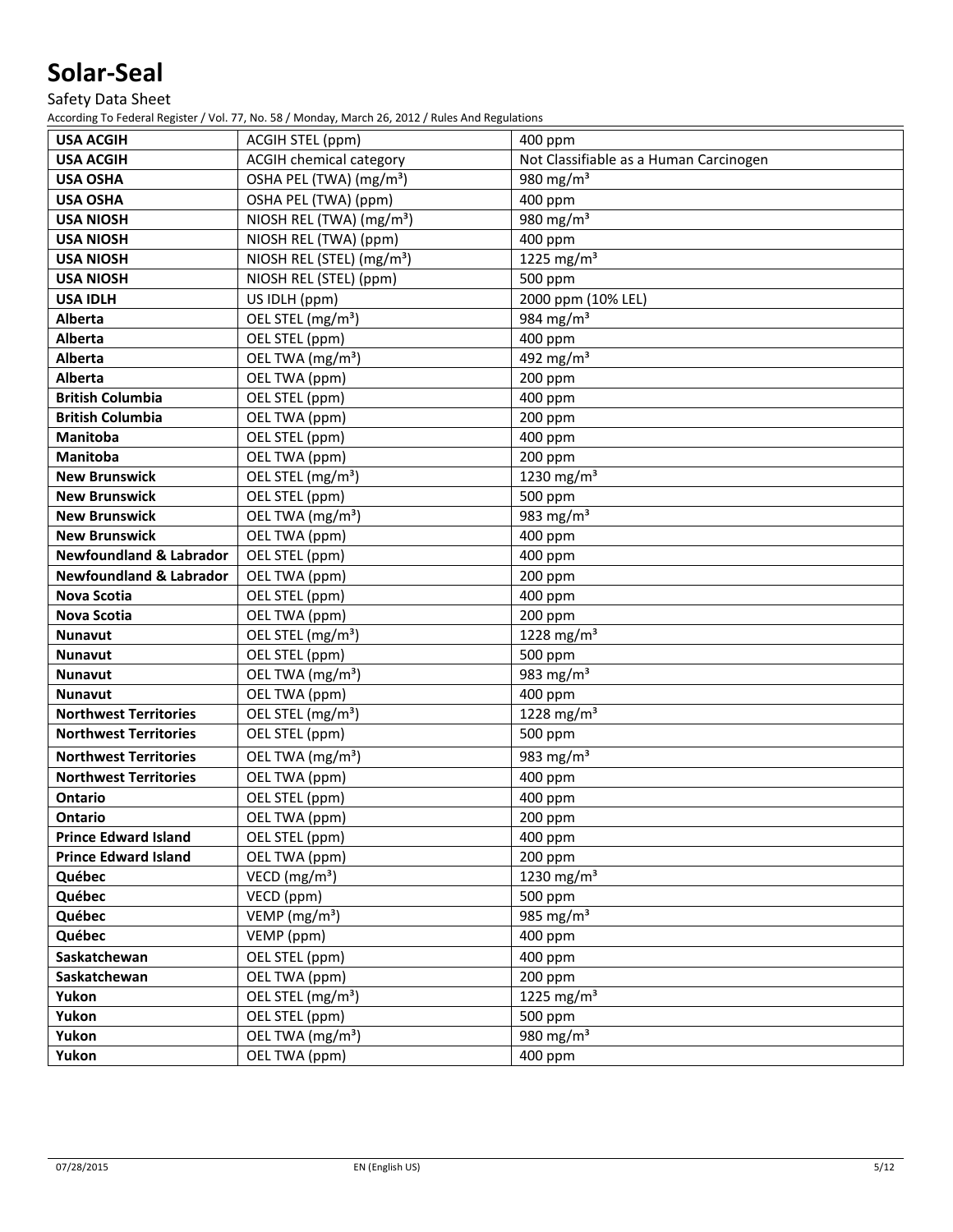Safety Data Sheet

According To Federal Register / Vol. 77, No. 58 / Monday, March 26, 2012 / Rules And Regulations

# **Exposure Controls**

**Appropriate Engineering Controls:** Emergency eye wash fountains and safety showers should be available in the immediate vicinity of any potential exposure. Ensure adequate ventilation, especially in confined areas. Gas detectors should be used when flammable gases or vapors may be released. Proper grounding procedures to avoid static electricity should be followed. Use explosion-proof equipment. Ensure all national/local regulations are observed.

**Personal Protective Equipment:** Gloves. Protective clothing. Protective goggles. Insufficient ventilation: wear respiratory protection.



**Materials for Protective Clothing:** Wear fire/flame resistant/retardant and chemically resistant materials and fabrics.

**Hand Protection:** Wear protective gloves.

**Eye Protection:** Chemical safety goggles.

**Skin and Body Protection:** Wear suitable protective clothing.

**Respiratory Protection:** If exposure limits are exceeded or irritation is experienced, approved respiratory protection should be worn. **Consumer Exposure Controls:** Do not eat, drink or smoke during use

# **SECTION 9: PHYSICAL AND CHEMICAL PROPERTIES**

**Information on Basic Physical and Chemical Properties**

| <b>Physical State</b>                                    |                      | Liquid                                                                |
|----------------------------------------------------------|----------------------|-----------------------------------------------------------------------|
| Appearance                                               |                      | Clear Liquid                                                          |
| Odor                                                     |                      | Pina Colada                                                           |
| <b>Odor Threshold</b>                                    |                      | Not available                                                         |
| рH                                                       |                      | Neutral                                                               |
| <b>Evaporation Rate</b>                                  |                      | Not available                                                         |
| <b>Melting Point</b>                                     |                      | Not available                                                         |
| <b>Freezing Point</b>                                    |                      | Not available                                                         |
| <b>Boiling Point</b>                                     |                      | 175 °C (347 °F)                                                       |
| <b>Flash Point</b>                                       |                      | 76 °C (168.8 °F) Closed Cup                                           |
| <b>Auto-ignition Temperature</b>                         |                      | Not available                                                         |
| <b>Decomposition Temperature</b>                         |                      | Not available                                                         |
| Flammability (solid, gas)                                |                      | Not available                                                         |
| <b>Lower Flammable Limit</b>                             |                      | Not available                                                         |
| <b>Upper Flammable Limit</b>                             |                      | Not available                                                         |
| <b>Vapor Pressure</b>                                    |                      | Not available                                                         |
| <b>Relative Vapor Density at 20 °C</b>                   |                      | Not available                                                         |
| <b>Relative Density</b>                                  |                      | Not available                                                         |
| <b>Specific Gravity</b>                                  |                      | 0.85                                                                  |
| Solubility                                               |                      | Insoluble in water.                                                   |
| <b>Partition Coefficient: N-Octanol/Water</b>            |                      | Not available                                                         |
| <b>Viscosity</b>                                         |                      | Thin liquid                                                           |
| <b>Explosive Properties</b>                              |                      | Risk of explosion if heated under confinement                         |
| <b>Explosion Data - Sensitivity to Mechanical Impact</b> | $\ddot{\phantom{a}}$ | Not expected to present an explosion hazard due to mechanical impact. |
| <b>Explosion Data - Sensitivity to Static Discharge</b>  |                      | Static discharge could act as an ignition source.                     |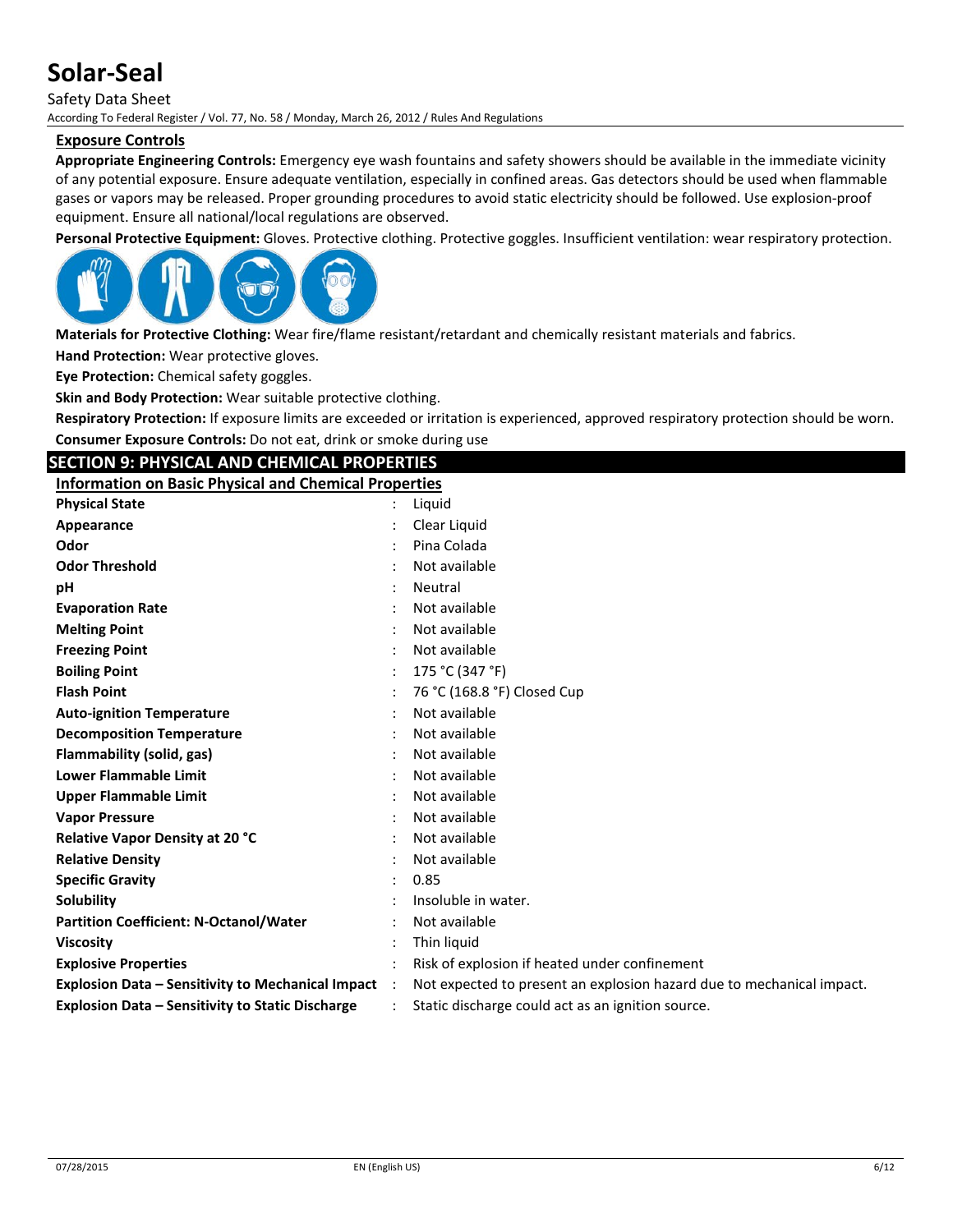Safety Data Sheet

According To Federal Register / Vol. 77, No. 58 / Monday, March 26, 2012 / Rules And Regulations

## **SECTION 10: STABILITY AND REACTIVITY**

**Reactivity:** Reacts violently with strong oxidizers. Increased risk of fire or explosion.

**Chemical Stability:** Combustible liquid. May form flammable or explosive vapor-air mixture.

**Possibility of Hazardous Reactions:** Hazardous polymerization will not occur.

**Conditions to Avoid:** Direct sunlight, extremely high or low temperatures, heat, hot surfaces, sparks, open flames, incompatible materials, and other ignition sources.

**Incompatible Materials:** Strong acids, strong bases, strong oxidizers.

Hazardous Decomposition Products: Carbon oxides (CO, CO<sub>2</sub>). Hydrocarbons. Nitrogen oxides. Hydrogen gas. Hydrogen sulfide. Irritating or toxic vapors.

# **SECTION 11: TOXICOLOGICAL INFORMATION**

### **Information on Toxicological Effects - Product**

**Acute Toxicity:** Not classified

**LD50 and LC50 Data:** Not available

**Skin Corrosion/Irritation:** Causes skin irritation.

**pH:** Neutral

**Serious Eye Damage/Irritation:** Not classified

**pH:** Neutral

**Respiratory or Skin Sensitization:** Not classified

**Germ Cell Mutagenicity:** May cause genetic defects.

**Teratogenicity:** Not available

**Carcinogenicity:** May cause cancer.

**Specific Target Organ Toxicity (Repeated Exposure):** Not classified

**Reproductive Toxicity:** Suspected of damaging fertility or the unborn child.

**Specific Target Organ Toxicity (Single Exposure):** May cause drowsiness or dizziness.

**Aspiration Hazard:** May be fatal if swallowed and enters airways.

**Symptoms/Injuries After Inhalation:** High concentrations may cause central nervous system depression such as dizziness, vomiting, numbness, drowsiness, headache, and similar narcotic symptoms.

**Symptoms/Injuries After Skin Contact:** Causes skin irritation. Redness, pain, swelling, itching, burning, dryness, and dermatitis. **Symptoms/Injuries After Eye Contact:** May cause slight irritation to eyes.

**Symptoms/Injuries After Ingestion:** Aspiration into the lungs can occur during ingestion or vomiting and may cause lung injury. **Chronic Symptoms:** May cause genetic defects. May cause cancer. Suspected of damaging fertility or the unborn child.

## **Information on Toxicological Effects - Ingredient(s)**

**LD50 and LC50 Data:**

| Petroleum distillates, hydrotreated light (64742-47-8) |                                   |  |
|--------------------------------------------------------|-----------------------------------|--|
| <b>LD50 Oral Rat</b>                                   | > 5000 mg/kg                      |  |
| <b>LD50 Dermal Rabbit</b>                              | $>$ 2000 mg/kg                    |  |
| <b>LC50 Inhalation Rat</b>                             | $> 5.2$ mg/l/4h                   |  |
| Naphtha, petroleum, hydrotreated heavy (64742-48-9)    |                                   |  |
| <b>LD50 Oral Rat</b>                                   | > 5000 mg/kg                      |  |
| <b>LD50 Dermal Rabbit</b>                              | > 3160 mg/kg                      |  |
| Tinuvin 328 (Benzotriazole UV absorber) (25973-55-1)   |                                   |  |
| LD50 Oral Rat                                          | > 2325 mg/kg                      |  |
| Isopropyl alcohol (67-63-0)                            |                                   |  |
| <b>LD50 Oral Rat</b>                                   | 4710 mg/kg                        |  |
| <b>LD50 Dermal Rabbit</b>                              | 4059 mg/kg                        |  |
| <b>LC50 Inhalation Rat</b>                             | 72.6 mg/l/4h (Exposure time: 4 h) |  |
| <b>ATE US (vapors)</b>                                 | 72.50 mg/l/4h                     |  |
| Isopropyl alcohol (67-63-0)                            |                                   |  |
| <b>IARC Group</b>                                      | 3                                 |  |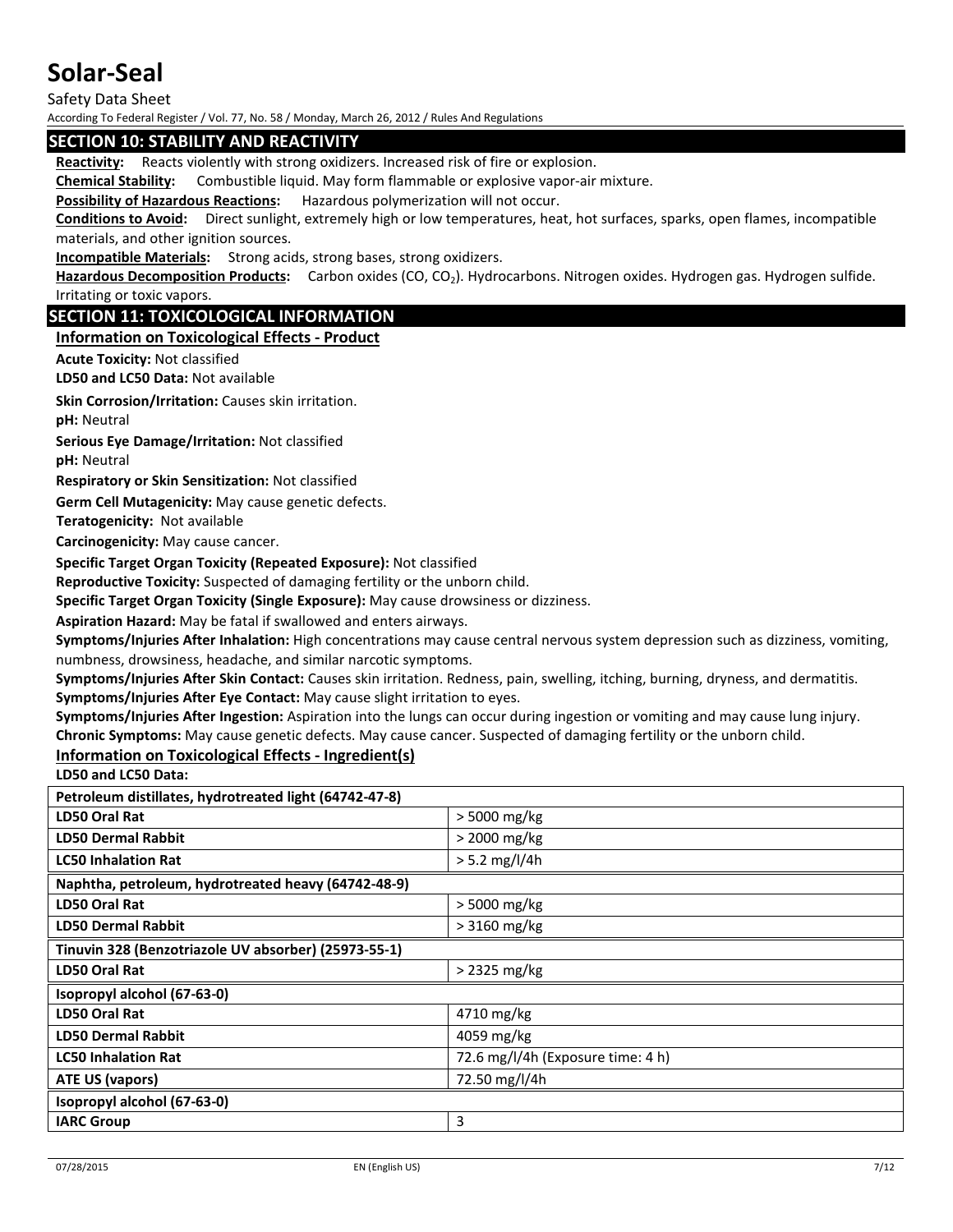Safety Data Sheet

According To Federal Register / Vol. 77, No. 58 / Monday, March 26, 2012 / Rules And Regulations

# **SECTION 12: ECOLOGICAL INFORMATION**

# **Toxicity**

**Ecology - General:** Toxic to aquatic life. Toxic to aquatic life with long lasting effects.

| Petroleum distillates, hydrotreated light (64742-47-8) |                                                                               |  |
|--------------------------------------------------------|-------------------------------------------------------------------------------|--|
| LC50 Fish 1                                            | 45 mg/l (Exposure time: 96 h - Species: Pimephales promelas [flow-through])   |  |
| <b>LC 50 Fish 2</b>                                    | 2.2 mg/l (Exposure time: 96 h - Species: Lepomis macrochirus [static])        |  |
| Naphtha, petroleum, hydrotreated heavy (64742-48-9)    |                                                                               |  |
| LC50 Fish 1                                            | 2200 mg/l (Exposure time: 96 h - Species: Pimephales promelas)                |  |
| Isopropyl alcohol (67-63-0)                            |                                                                               |  |
| LC50 Fish 1                                            | 9640 mg/l (Exposure time: 96 h - Species: Pimephales promelas [flow-through]) |  |
| EC50 Daphnia 1                                         | 13299 mg/l (Exposure time: 48 h - Species: Daphnia magna)                     |  |
| <b>EC50 Other Aquatic Organisms 1</b>                  | 1000 mg/l (Exposure time: 96 h - Species: Desmodesmus subspicatus)            |  |
| <b>LC 50 Fish 2</b>                                    | 11130 mg/l (Exposure time: 96 h - Species: Pimephales promelas [static])      |  |
| <b>EC50 Other Aquatic Organisms 2</b>                  | 1000 mg/l (Exposure time: 72 h - Species: Desmodesmus subspicatus)            |  |
| <b>Persistence and Degradability</b>                   |                                                                               |  |
| Solar-Seal                                             |                                                                               |  |
| <b>Persistence and Degradability</b>                   | May cause long-term adverse effects in the environment.                       |  |
| <b>Bioaccumulative Potential</b>                       |                                                                               |  |
| Solar-Seal                                             |                                                                               |  |
| <b>Bioaccumulative Potential</b>                       | Not established.                                                              |  |
| Petroleum distillates, hydrotreated light (64742-47-8) |                                                                               |  |
| <b>BCF Fish 1</b>                                      | $61 - 159$                                                                    |  |
| Isopropyl alcohol (67-63-0)                            |                                                                               |  |

**Log Pow** 0.05 (at 25 °C)

**Mobility in Soil** Not available

# **Other Adverse Effects**

**Other Information:** Avoid release to the environment.

## **SECTION 13: DISPOSAL CONSIDERATIONS**

**Waste Disposal Recommendations:** Dispose of contents/container in accordance with local, regional, national, territorial, provincial, and international regulations

**Additional Information:** Handle empty containers with care because residual vapors are flammable.

**Ecology – Waste Materials:** Avoid release to the environment. This material is hazardous to the aquatic environment. Keep out of sewers and waterways.

# **SECTION 14: TRANSPORT INFORMATION**

| In Accordance with DOT       |                                                                                                                                                              |
|------------------------------|--------------------------------------------------------------------------------------------------------------------------------------------------------------|
| <b>Proper Shipping Name</b>  | : COMBUSTIBLE LIQUID, N.O.S. (Petroleum distillates, hydrotreated light; Naphtha, petroleum,<br>hydrotreated heavy)                                          |
| <b>Identification Number</b> | : NA1993                                                                                                                                                     |
| <b>Packing Group</b>         | : III                                                                                                                                                        |
| <b>Marine Pollutant</b>      | : Marine pollutant                                                                                                                                           |
| <b>ERG Number</b>            | : 128                                                                                                                                                        |
| In Accordance with IMDG      |                                                                                                                                                              |
| <b>Proper Shipping Name</b>  | ENVIRONMENTALLY HAZARDOUS SUBSTANCE, LIQUID, N.O.S. (Petroleum distillates,<br>$\ddot{\cdot}$<br>hydrotreated light; Naphtha, petroleum, hydrotreated heavy) |
| <b>Hazard Class</b>          | : 9                                                                                                                                                          |
| <b>Identification Number</b> | : UN3082                                                                                                                                                     |
| <b>Packing Group</b>         | : III                                                                                                                                                        |
| Label Codes                  | : 9                                                                                                                                                          |
| EmS-No. (Fire)               | $: F-A$                                                                                                                                                      |
| EmS-No. (Spillage)           | $: S-F$                                                                                                                                                      |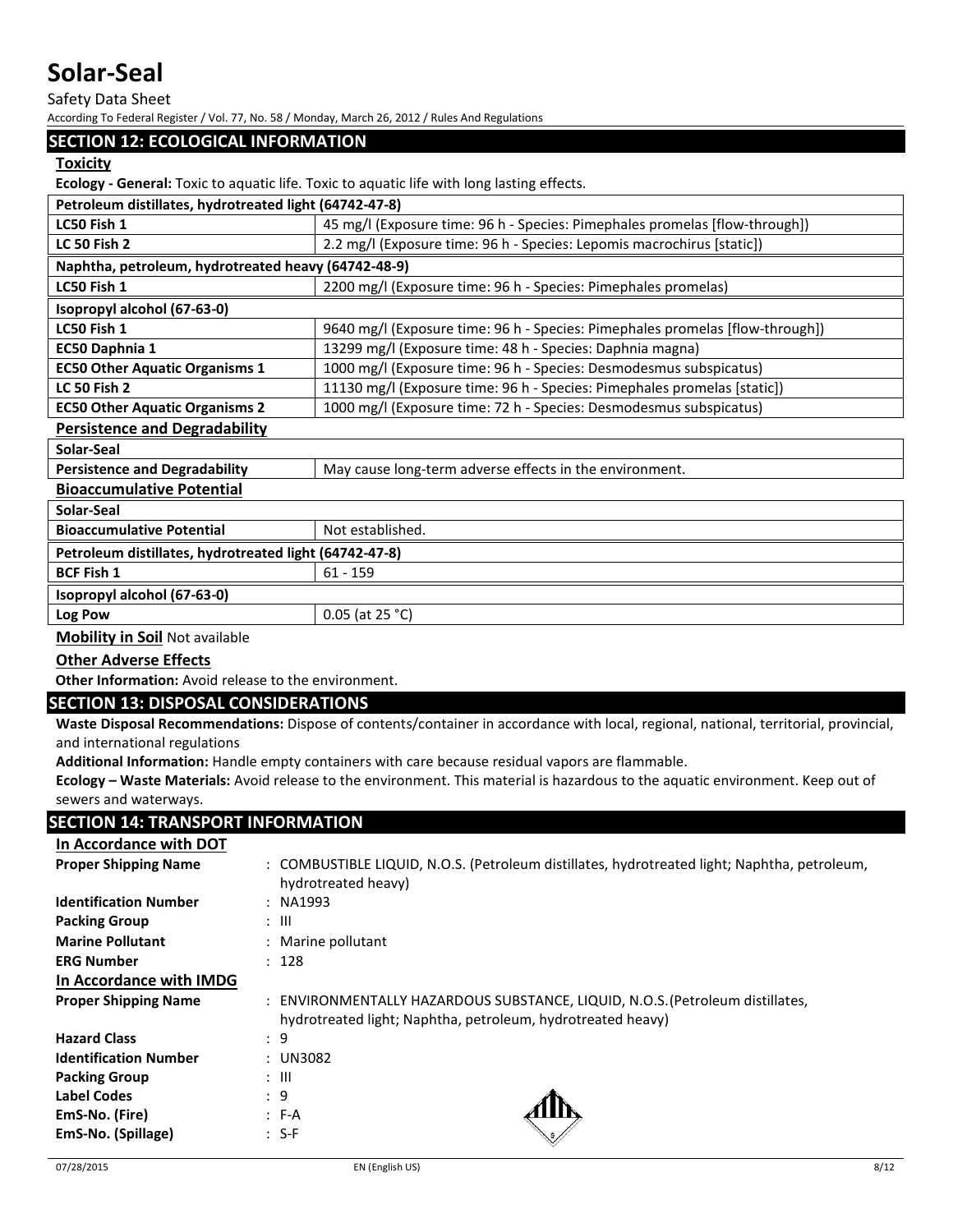Safety Data Sheet

According To Federal Register / Vol. 77, No. 58 / Monday, March 26, 2012 / Rules And Regulations

| In Accordance with IATA       |                                                                                                                                              |
|-------------------------------|----------------------------------------------------------------------------------------------------------------------------------------------|
| <b>Proper Shipping Name</b>   | : ENVIRONMENTALLY HAZARDOUS SUBSTANCE, LIQUID, N.O.S. (Petroleum distillates,<br>hydrotreated light; Naphtha, petroleum, hydrotreated heavy) |
| <b>Packing Group</b>          | : III                                                                                                                                        |
| <b>Identification Number</b>  | : UN3082                                                                                                                                     |
| <b>Hazard Class</b>           | : 9                                                                                                                                          |
| <b>Label Codes</b>            | : 9                                                                                                                                          |
| <b>ERG Code (IATA)</b>        | : 9L                                                                                                                                         |
| In Accordance with TDG        |                                                                                                                                              |
| <b>Proper Shipping Name</b>   | : ENVIRONMENTALLY HAZARDOUS SUBSTANCE, LIQUID, N.O.S. (Petroleum distillates,<br>hydrotreated light; Naphtha, petroleum, hydrotreated heavy) |
| <b>Packing Group</b>          | : III                                                                                                                                        |
| <b>Hazard Class</b>           | : 9                                                                                                                                          |
| <b>Identification Number</b>  | : UN3082                                                                                                                                     |
| Label Codes                   | : 9                                                                                                                                          |
| <b>Marine Pollutant (TDG)</b> | : Marine pollutant                                                                                                                           |

# **SECTION 15: REGULATORY INFORMATION**

# **US Federal Regulations**

| Solar-Seal                                                                |                                                                       |  |  |
|---------------------------------------------------------------------------|-----------------------------------------------------------------------|--|--|
| <b>SARA Section 311/312 Hazard Classes</b>                                | Fire hazard                                                           |  |  |
|                                                                           | Immediate (acute) health hazard                                       |  |  |
|                                                                           | Delayed (chronic) health hazard                                       |  |  |
| Petroleum distillates, hydrotreated light (64742-47-8)                    |                                                                       |  |  |
| Listed on the United States TSCA (Toxic Substances Control Act) inventory |                                                                       |  |  |
| <b>SARA Section 311/312 Hazard Classes</b>                                | Fire hazard                                                           |  |  |
|                                                                           | Immediate (acute) health hazard                                       |  |  |
| Naphtha, petroleum, hydrotreated heavy (64742-48-9)                       |                                                                       |  |  |
| Listed on the United States TSCA (Toxic Substances Control Act) inventory |                                                                       |  |  |
| Tinuvin 328 (Benzotriazole UV absorber) (25973-55-1)                      |                                                                       |  |  |
| Listed on the United States TSCA (Toxic Substances Control Act) inventory |                                                                       |  |  |
| Isopropyl alcohol (67-63-0)                                               |                                                                       |  |  |
| Listed on the United States TSCA (Toxic Substances Control Act) inventory |                                                                       |  |  |
| Listed on United States SARA Section 313                                  |                                                                       |  |  |
| <b>EPA TSCA Regulatory Flag</b>                                           | T - T - indicates a substance that is the subject of a Section 4 test |  |  |
|                                                                           | rule under TSCA.                                                      |  |  |
| <b>SARA Section 313 - Emission Reporting</b>                              | 1.0 % (only if manufactured by the strong acid process, no supplier   |  |  |
|                                                                           | notification)                                                         |  |  |
| <b>US State Regulations</b>                                               |                                                                       |  |  |

## **Petroleum distillates, hydrotreated light (64742-47-8)** U.S. - New Hampshire - Regulated Toxic Air Pollutants - Ambient Air Levels (AALs) - 24-Hour U.S. - New Hampshire - Regulated Toxic Air Pollutants - Ambient Air Levels (AALs) - Annual U.S. - Texas - Effects Screening Levels - Long Term U.S. - Texas - Effects Screening Levels - Short Term **Naphtha, petroleum, hydrotreated heavy (64742-48-9)** U.S. - Maine - Chemicals of High Concern U.S. - Minnesota - Chemicals of High Concern U.S. - Minnesota - Chemicals of High Concern - Persistent Bioaccumulative Toxins U.S. - Texas - Effects Screening Levels - Long Term

U.S. - Texas - Effects Screening Levels - Short Term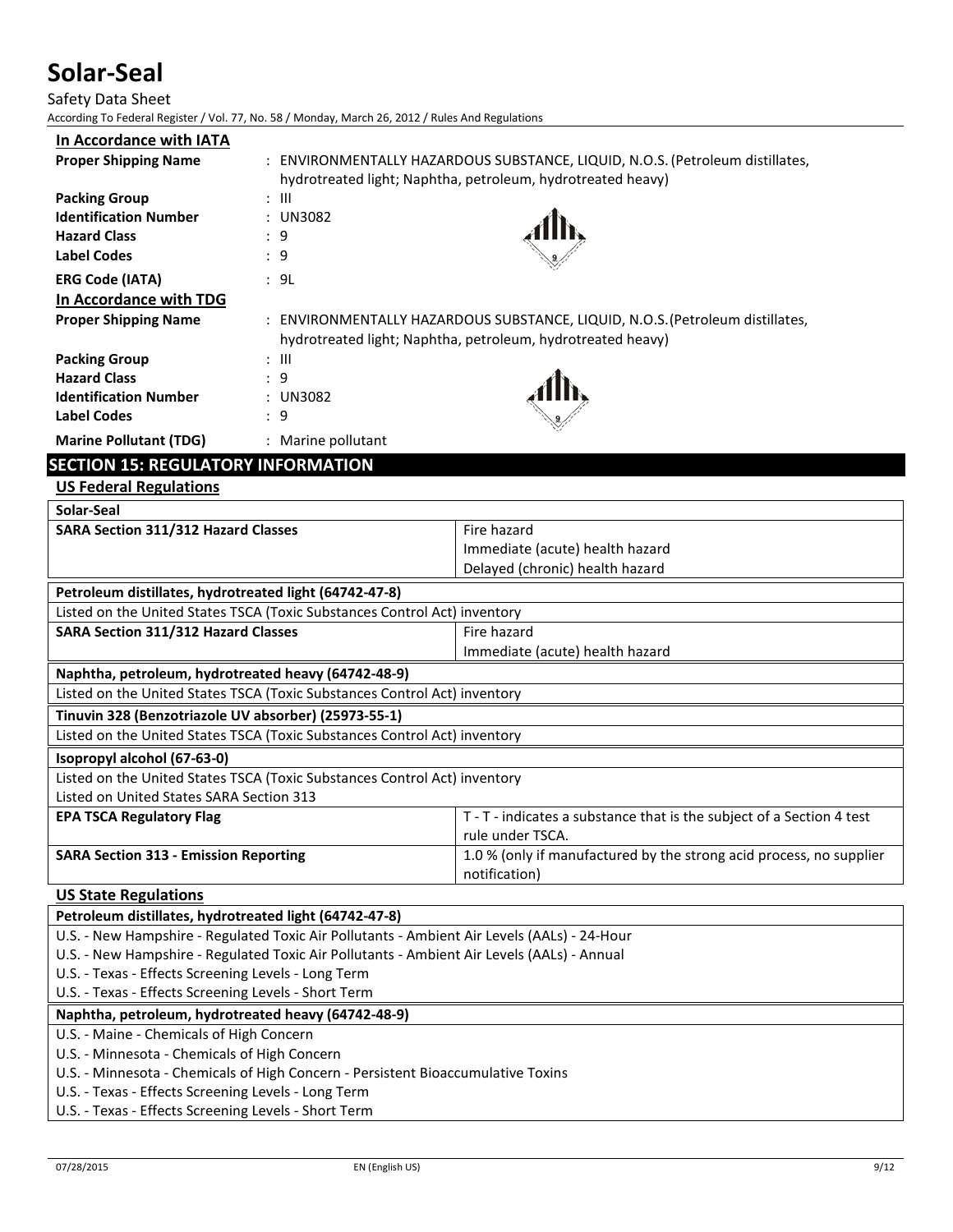Safety Data Sheet

According To Federal Register / Vol. 77, No. 58 / Monday, March 26, 2012 / Rules And Regulations

| Tinuvin 328 (Benzotriazole UV absorber) (25973-55-1)                                                                              |
|-----------------------------------------------------------------------------------------------------------------------------------|
| U.S. - Maine - Chemicals of High Concern                                                                                          |
| U.S. - Minnesota - Chemicals of High Concern                                                                                      |
| U.S. - Minnesota - Chemicals of High Concern - Persistent Bioaccumulative Toxins                                                  |
| U.S. - Texas - Effects Screening Levels - Long Term                                                                               |
| U.S. - Texas - Effects Screening Levels - Short Term                                                                              |
| Isopropyl alcohol (67-63-0)                                                                                                       |
| U.S. - California - SCAQMD - Toxic Air Contaminants - Non-Cancer Acute                                                            |
| U.S. - California - SCAQMD - Toxic Air Contaminants - Non-Cancer Chronic                                                          |
| U.S. - California - Toxic Air Contaminant List (AB 1807, AB 2728)                                                                 |
| U.S. - Connecticut - Hazardous Air Pollutants - HLVs (30 min)                                                                     |
| U.S. - Connecticut - Hazardous Air Pollutants - HLVs (8 hr)                                                                       |
| U.S. - Connecticut - Volatile Substances                                                                                          |
| U.S. - Idaho - Non-Carcinogenic Toxic Air Pollutants - Acceptable Ambient Concentrations                                          |
| U.S. - Idaho - Non-Carcinogenic Toxic Air Pollutants - Emission Levels (ELs)                                                      |
| U.S. - Idaho - Occupational Exposure Limits - TWAs                                                                                |
| RTK - U.S. - Massachusetts - Right To Know List                                                                                   |
| U.S. - Massachusetts - Toxics Use Reduction Act                                                                                   |
| U.S. - Michigan - Occupational Exposure Limits - STELs                                                                            |
| U.S. - Michigan - Occupational Exposure Limits - TWAs                                                                             |
| U.S. - Minnesota - Hazardous Substance List                                                                                       |
| U.S. - Minnesota - Permissible Exposure Limits - STELs                                                                            |
| U.S. - Minnesota - Permissible Exposure Limits - TWAs                                                                             |
| U.S. - New Hampshire - Regulated Toxic Air Pollutants - Ambient Air Levels (AALs) - 24-Hour                                       |
| U.S. - New Hampshire - Regulated Toxic Air Pollutants - Ambient Air Levels (AALs) - Annual                                        |
| U.S. - New Jersey - Discharge Prevention - List of Hazardous Substances                                                           |
| U.S. - New Jersey - Environmental Hazardous Substances List                                                                       |
| RTK - U.S. - New Jersey - Right to Know Hazardous Substance List                                                                  |
| U.S. - New Jersey - Special Health Hazards Substances List                                                                        |
| U.S. - New York - Occupational Exposure Limits - TWAs<br>U.S. - North Dakota - Air Pollutants - Guideline Concentrations - 1-Hour |
| U.S. - North Dakota - Air Pollutants - Guideline Concentrations - 8-Hour                                                          |
| U.S. - Oregon - Permissible Exposure Limits - TWAs                                                                                |
| RTK - U.S. - Pennsylvania - RTK (Right to Know) - Environmental Hazard List                                                       |
| RTK - U.S. - Pennsylvania - RTK (Right to Know) List                                                                              |
| U.S. - Rhode Island - Air Toxics - Acceptable Ambient Levels - 1-Hour                                                             |
| U.S. - Tennessee - Occupational Exposure Limits - STELs                                                                           |
| U.S. - Tennessee - Occupational Exposure Limits - TWAs                                                                            |
| U.S. - Texas - City of Austin - Aerosol Paint and Glue Restrictions                                                               |
| U.S. - Texas - Effects Screening Levels - Long Term                                                                               |
| U.S. - Texas - Effects Screening Levels - Short Term                                                                              |
| U.S. - Vermont - Permissible Exposure Limits - STELs                                                                              |
| U.S. - Vermont - Permissible Exposure Limits - TWAs                                                                               |
| U.S. - Washington - Permissible Exposure Limits - STELs                                                                           |
| U.S. - Washington - Permissible Exposure Limits - TWAs                                                                            |
| <b>Canadian Regulations</b>                                                                                                       |
| Solar-Seal                                                                                                                        |

| JUIGI-JEGI                  |                                                                                    |
|-----------------------------|------------------------------------------------------------------------------------|
| <b>WHMIS Classification</b> | Class B Division 3 - Combustible Liquid                                            |
|                             | Class D Division 2 Subdivision A - Very toxic material causing other toxic effects |
|                             | Class D Division 2 Subdivision B - Toxic material causing other toxic effects      |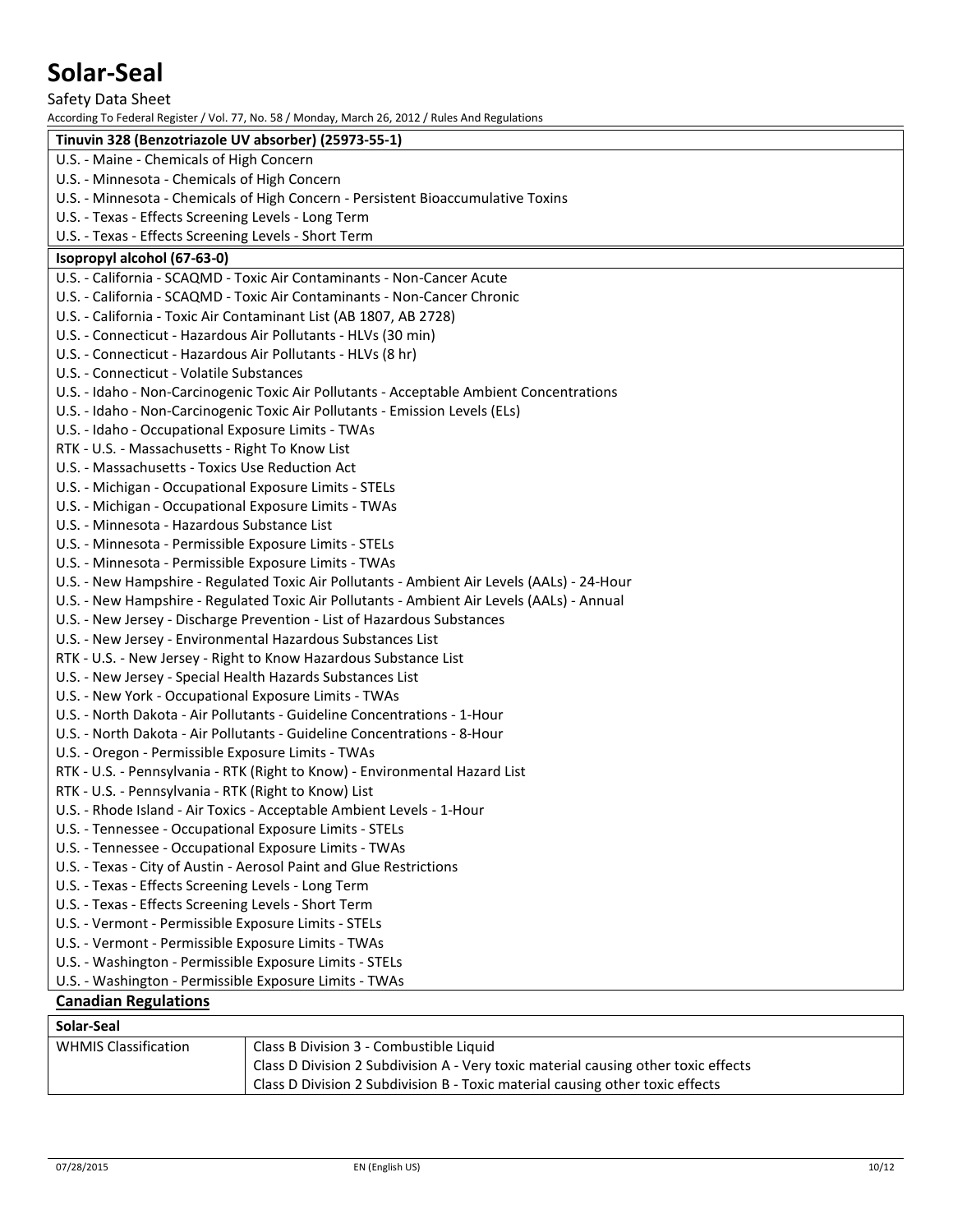### Safety Data Sheet

According To Federal Register / Vol. 77, No. 58 / Monday, March 26, 2012 / Rules And Regulations



| Petroleum distillates, hydrotreated light (64742-47-8)                                                                           |                                                                                    |  |  |  |
|----------------------------------------------------------------------------------------------------------------------------------|------------------------------------------------------------------------------------|--|--|--|
| Listed on the Canadian DSL (Domestic Substances List)                                                                            |                                                                                    |  |  |  |
| <b>WHMIS Classification</b>                                                                                                      | Class B Division 3 - Combustible Liquid                                            |  |  |  |
|                                                                                                                                  | Class D Division 2 Subdivision B - Toxic material causing other toxic effects      |  |  |  |
| Naphtha, petroleum, hydrotreated heavy (64742-48-9)                                                                              |                                                                                    |  |  |  |
| Listed on the Canadian DSL (Domestic Substances List)                                                                            |                                                                                    |  |  |  |
| <b>WHMIS Classification</b>                                                                                                      | Class D Division 2 Subdivision A - Very toxic material causing other toxic effects |  |  |  |
|                                                                                                                                  | Class D Division 2 Subdivision B - Toxic material causing other toxic effects      |  |  |  |
|                                                                                                                                  | Class B Division 3 - Combustible Liquid                                            |  |  |  |
| Tinuvin 328 (Benzotriazole UV absorber) (25973-55-1)                                                                             |                                                                                    |  |  |  |
| Listed on the Canadian DSL (Domestic Substances List)                                                                            |                                                                                    |  |  |  |
| <b>WHMIS Classification</b>                                                                                                      | Class D Division 2 Subdivision B - Toxic material causing other toxic effects      |  |  |  |
| Isopropyl alcohol (67-63-0)                                                                                                      |                                                                                    |  |  |  |
| Listed on the Canadian DSL (Domestic Substances List)                                                                            |                                                                                    |  |  |  |
| Listed on the Canadian IDL (Ingredient Disclosure List)                                                                          |                                                                                    |  |  |  |
| <b>IDL Concentration 1%</b>                                                                                                      |                                                                                    |  |  |  |
| <b>WHMIS Classification</b>                                                                                                      | Class B Division 2 - Flammable Liquid                                              |  |  |  |
|                                                                                                                                  | Class D Division 2 Subdivision B - Toxic material causing other toxic effects      |  |  |  |
| This product has been classified in accordance with the hazard criteria of the Controlled Products Regulations (CPR) and the SDS |                                                                                    |  |  |  |

This product has been classified in accordance with the hazard criteria of the Controlled Products Regulations (CPR) and the SDS contains all of the information required by CPR.

# **SECTION 16: OTHER INFORMATION, INCLUDING DATE OF PREPARATION OR LAST REVISION**

| <b>Revision Date</b> |
|----------------------|
|----------------------|

**Revision Date** : 07/28/2015

Other Information **cometable in the SUS repared in accordance with the SDS requirements of the OSHA** Hazard Communication Standard 29 CFR 1910.1200.

#### **GHS Full Text Phrases**:

| Aquatic Acute 2   | Hazardous to the aquatic environment - Acute Hazard Category 2   |
|-------------------|------------------------------------------------------------------|
| Aquatic Chronic 2 | Hazardous to the aquatic environment - Chronic Hazard Category 2 |
| Aquatic Chronic 4 | Hazardous to the aquatic environment - Chronic Hazard Category 4 |
| Asp. Tox. 1       | Aspiration hazard Category 1                                     |
| Carc. 1B          | Carcinogenicity Category 1B                                      |
| Eye Irrit. 2A     | Serious eye damage/eye irritation Category 2A                    |
| Flam. Liq. 2      | Flammable liquids Category 2                                     |
| Flam. Liq. 3      | Flammable liquids Category 3                                     |
| Flam. Liq. 4      | Flammable liquids Category 4                                     |
| Muta. 1B          | Germ cell mutagenicity Category 1B                               |
| Repr. 2           | Reproductive toxicity Category 2                                 |
| Skin Irrit. 2     | Skin corrosion/irritation Category 2                             |
| STOT RE 2         | Specific target organ toxicity (repeated exposure) Category 2    |
| STOT SE 3         | Specific target organ toxicity (single exposure) Category 3      |
| H225              | Highly flammable liquid and vapor                                |
| H <sub>226</sub>  | Flammable liquid and vapor                                       |
| H <sub>227</sub>  | Combustible liquid                                               |
| H304              | May be fatal if swallowed and enters airways                     |
| H315              | Causes skin irritation                                           |
| H319              | Causes serious eye irritation                                    |
|                   |                                                                  |